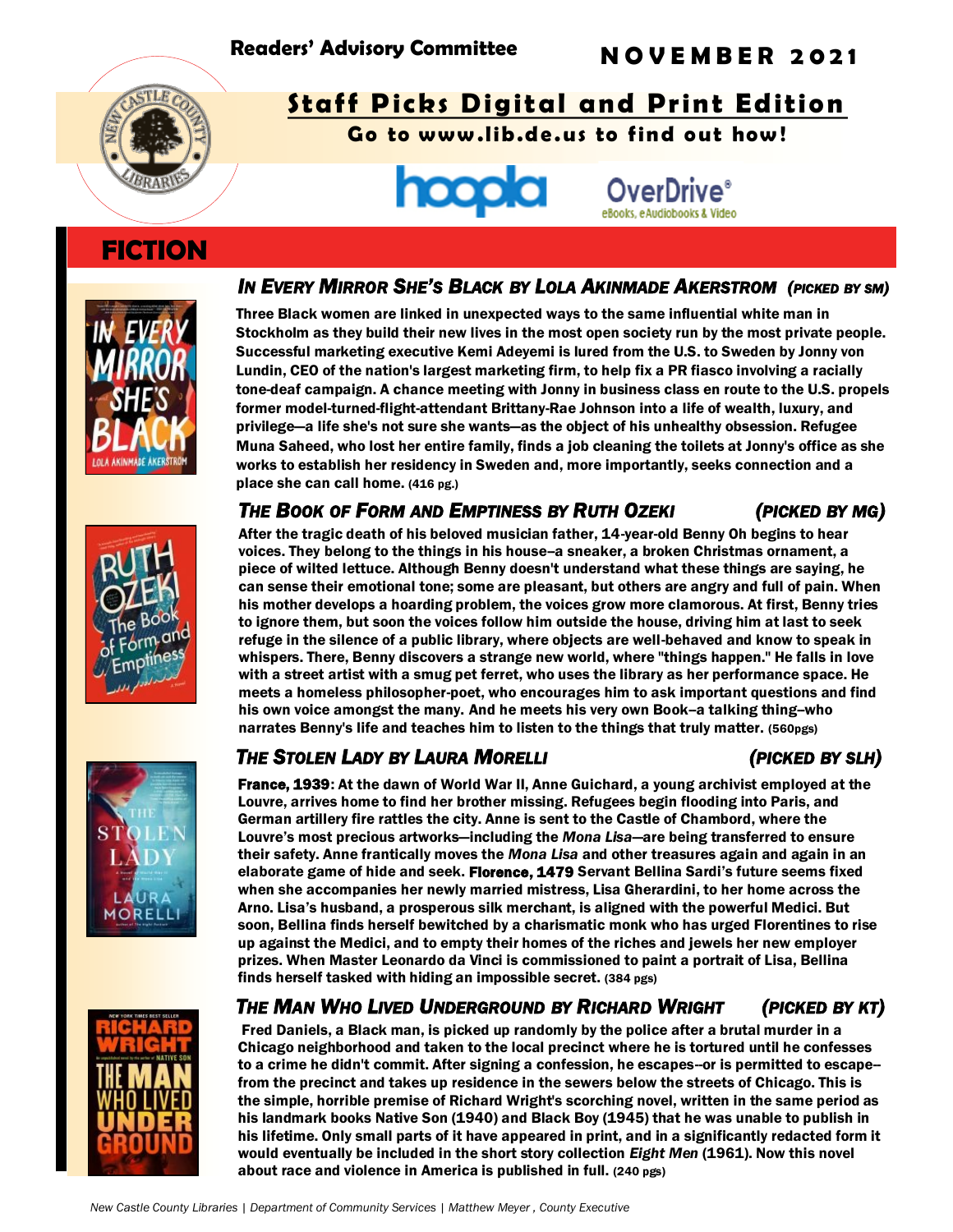# STAFF PICKS FICTION



MISS KOPF INVESTIGATES AMY STEWART

### *NEVER SAW ME COMING BY VERA KURIAN (PICKED BY MG)*

Meet Chloe Sevre. She's a freshman honor student, hot girl next door, who also happens to be a psychopath. Her hobbies include yogalates, frat parties, and plotting to kill Will Bachman, a childhood friend who grievously wronged her. Chloe is one of seven students at her DC-based college who are part of an unusual clinical study for psychopaths—students like herself who lack empathy and can't comprehend emotions like fear or guilt. The study, led by a renowned psychologist, requires them to wear smart watches that track their moods and movements. When one of the students in the study is found murdered in the psychology building, a dangerous game of cat and mouse begins, and Chloe goes from hunter to prey. As she races to identify the killer and put her own plan into action, she'll be forced to decide if she can trust any of her fellow psychopaths—and everybody knows you should never trust a psychopath. (400 pgs)

### *MISS KOPP INVESTIGATES BY AMY STEWART (PICKED KT)*

Winter 1919: Norma is summoned home from France, Constance is called back from Washington, and Fleurette puts her own plans on hold as the sisters rally around their recently widowed sister-in-law and her children. How are four women going to support themselves? A chance encounter offers Fleurette a solution: clandestine legal work for a former colleague of Constance's. She becomes a "professional co-respondent," posing as the "other woman" in divorce cases so that photographs can be entered as evidence to procure a divorce. While her late-night assignments are both exciting and lucrative, they put her on a collision course with her own family, who would never approve of such disreputable work. One client's suspicious behavior leads Fleurette to uncover a much larger crime, putting her in the unlikely position of amateur detective. (304 pgs)

## *THE SPECTACULAR BY ZOE WHITTALL (PICKED BY SM)*

It's 1997 and Missy is a cellist in an indie rock band on a tour across America. At 22 years old, Missy gets on stage every night and plays the song about her absent mother that made the band famous. As the only girl in the band, she's determined to party just as hard as everyone else, loving and leaving a guy in every town. But then she meets a tomboy drummer who is hard to forget, and a forgotten flap of cocaine strands her at the border. Fortysomething Carola is just surfacing from a sex scandal at the yoga center where she has been living when she sees her daughter, Missy, for the first time in ten years-on the cover of a music magazine. Ruth is eighty-three and planning her return to the Turkish seaside village where she spent her childhood. But when her granddaughter, Missy, winds up crashing at her house, she decides it's time that the strong and stubborn women in her family find a way to understand one another again. (384 pgs)

# *QUESTLAND BY CARRIE VAUGHN (PICKED BY BS)*

Literature professor Dr. Addie Cox is living a happy life in her ivory tower when Harris Lang, the eccentric billionaire tech genius, offers her an unusual job. He wants her to guide a mercenary strike team sent to infiltrate his island retreat off the northwest coast of the United States. Addie is puzzled by her role on the mission until she understands what Lang has built: Insula Mirabilis, an isolated resort where tourists will one day pay big bucks for a convincing, hightech-powered fantasy-world experience. Unfortunately, one of the island's employees has gone rogue and activated an invisible force shield that has cut off all outside communication. Suspicion rests on Dominic Brand, the project's head designer— and Addie Cox's ex-boyfriend. Lang has tasked Addie and the mercenary team with taking back control of the island at any cost. But Addie is wrestling demons of her own—and not the fantastical kind. Now, she must navigate the deadly traps of Insula Mirabilis as well as her own past trauma. (304 pgs)

## *JUST ONE LOOK BY LINDSAY CAMERON (PICKED BY SP)*

After suffering an epic tumble down the corporate ladder, Cassie Woodson finds the only way she can pay her bills is to take a thankless temp job reviewing correspondence for a large-scale fraud suit. The daily drudgery amplifies all that her life is lacking and leaves her with too much time on her hands. While sorting through a relentless deluge of emails, something catches her eye: the tender (and totally private) exchanges between a partner at the firm, Forest Watts, and his enchanting wife, Annabelle. Every day, Cassie dissects their emails from her dingy workstation. Her admiration quickly escalates into all-out mimicry, because she wants this life more than anything. But when Cassie orchestrates a "chance" meeting with Forest in the real world and sees something that throws the state of his marriage into question, the fantasy she's been carefully cultivating shatters. Suddenly, she doesn't simply admire Annabelle--she wants to take her place. And she's armed with the tools to make that happen. (304 pgs)



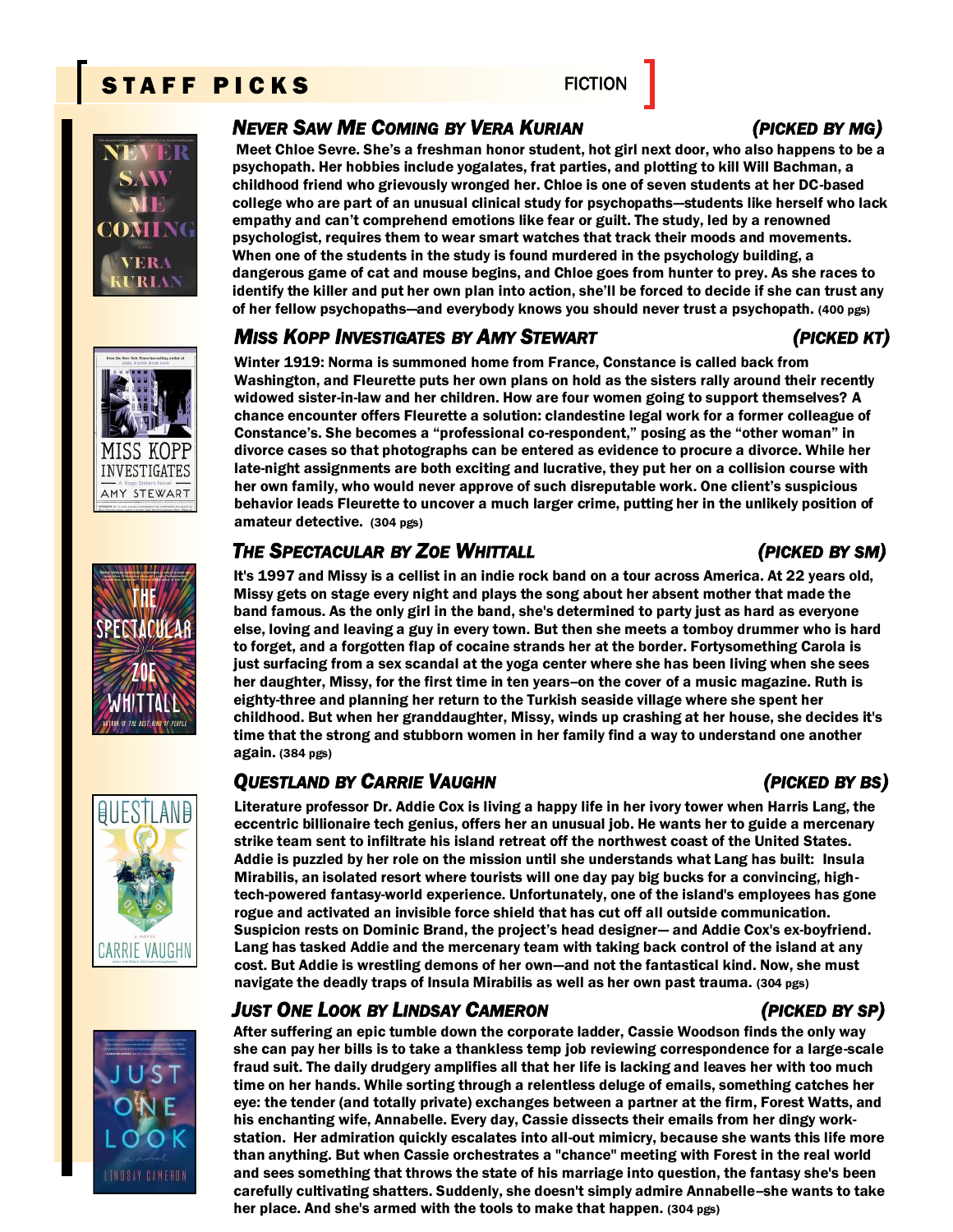# S T A F F P I C K S

**N O V E M B E R 2 0 2 1**

# **NON-FICTION**

### THE GALLERY OF MIRACLES AND MADNESS BY CHARLIE ENGLISH (PICKED BY SLH)

As a veteran of World War I, and an expert in art history and medicine, Hans Prinzhorn was uniquely placed to explore the connection between art and madness. The work he collected contained a raw, emotional power, and the book he published about the material inspired a new generation of modern artists. By the mid-1930s, Prinzhorn's collection had begun to attract the attention of a far more sinister group. Modernism was in full swing when Adolf Hitler arrived in Vienna in 1907, hoping to forge a career as a painter. Rejected from art school, he became convinced that modern art was degrading the Aryan soul, and once he had risen to power he ordered that modern works be seized and publicly shamed in "degenerate art" exhibitions, which became wildly popular. Hitler's next campaign was against allegedly "degenerate" humans, and Prinzhorn's artist-patients were caught up in both. By 1941, the Nazis had murdered 70,000 psychiatric patients in killing centers that would serve as prototypes for the death camps of the Final Solution. Dozens of Prinzhorn artists were among the victims. (336 pgs)

# *TRAVELS WITH GEORGE BY NATHANIEL PHILBRICK (PICKED BY SM)*

When George Washington became president in 1789, the United States of America was still a loose and quarrelsome confederation and a tentative political experiment. Washington undertook a tour of the ex-colonies to talk to ordinary citizens about his new government, and to imbue in them the idea of being one thing-Americans. In the fall of 2018, Nathaniel Philbrick embarked on his own journey to see for himself what America had become in the 229 years since. Writing in a thoughtful first person about his own adventures with his wife Melissa and their dog Dora, Philbrick follows Washington's presidential excursions: from Mount Vernon to the new capital in New York; a tour of New England; a venture onto Long Island and eventually across Georgia, South Carolina, and North Carolina. The narrative moves smoothly between the eighteenth and twenty-first centuries as we see the country through both Washington's and Philbrick's eyes. (400 pgs)

# *THREE DAYS AT CAMP DAVID BY JEFFREY GARTEN (PICKED BY SM)*

Over the course of three days in August, 1971—at a secret meeting at Camp David, President Richard Nixon and his brain trust changed the course of history. Before that weekend, all national currencies were valued to the U.S. dollar, which was convertible to gold at a fixed rate. That system was the foundation of the international monetary system that helped fuel the greatest expansion of middle-class prosperity the world has ever seen. Garten argues that many of the roots of America's dramatic retrenchment in world affairs began with the admission that America could no longer afford to uphold the global monetary system. It opened the way for massive market instability and speculation that has plagued the world economy ever since, but at the same time it made possible the gigantic expansion of trade and investment across borders which created our modern era of once unimaginable progress. Garten chronicles this critical turning point, analyzes its impact on the American economy and world markets, and explores its ramifications now and for the future. (320 pgs)

# *PARADISE BY LIZZIE JOHNSON (PICKED BY SLH)*

San Francisco Chronicle reporter Lizzie Johnson was there as the town of Paradise burned. She provides a minute-by-minute account of the Camp Fire--the nation's deadliest wildfire in a century-- following residents and first responders as they fight to save themselves and their town. Johnson documents the unfolding tragedy with empathy and nuance. But she also investigates the root causes, from runaway climate change to a deeply flawed alert system to Pacific Gas and Electric's decades-long neglect of critical infrastructure. A cautionary tale for a new era of megafires, *Paradise* is the gripping story of a town wiped off the map and the determination of its people to rise again. (432 pgs)